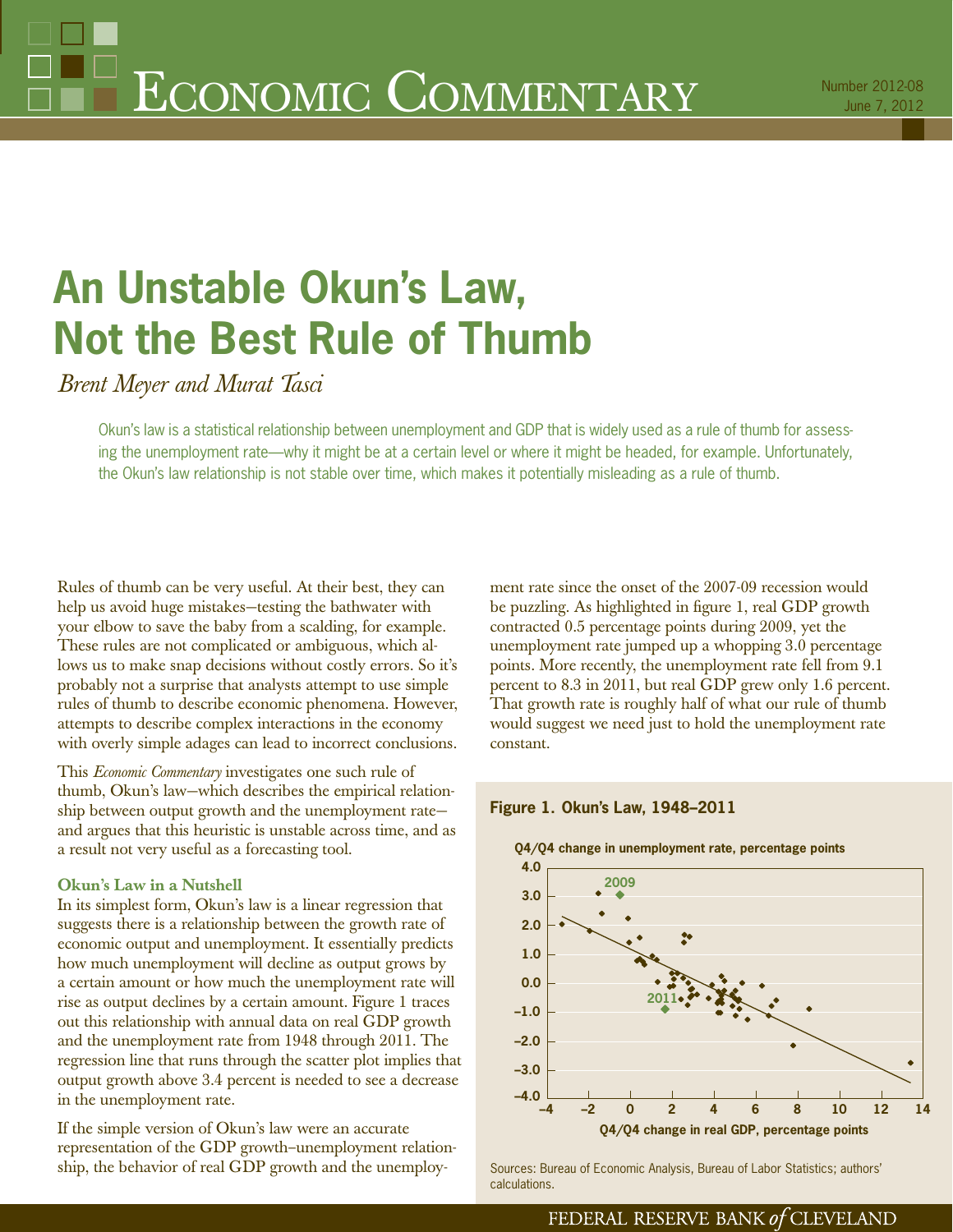As with any rule of thumb, its usefulness hinges on its applicability in a variety of settings and across different time periods. The rule for the baby's bathwater is still as true today as it was 100 years ago. For Okun's law to be useful as a rule of thumb, the relationship between real GDP growth and the unemployment rate needs to be stable across time. That is, we would need to have a reasonable expectation that today's relationship between output and the unemployment rate would behave in the same way tomorrow. Unfortunately, that does not appear to be the case, making it harder to draw simple inferences about unemployment rate movements from observed changes in output growth.

#### **Rolling Instability**

The deviations from the regression line in figure 1 might be interpreted as the result of unusual circumstances that don't hold in the long run. These data points could be temporary exceptions to the rule of thumb. For example, in 2009, firms might have shed far more workers than necessary in anticipation of further economic deterioration, but once the outlook appeared to be a little brighter, say in 2011, they could have started bringing their employment levels back in line with expected growth. Or perhaps the sluggishness of real GDP growth in the current recovery might have made employment gains hard to come by, pushing the 2011 data point far from the line. A third story might assume that data revisions will alter the picture for 2011.

Any of these explanations might sound reasonable, but knowing whether they actually hold is not straightforward. To pin down any explanation (or come up with others), we need to investigate the validity of the statistical relationship that is assumed to underlie them.

To assess the validity of Okun's law, we need to examine how the relationship between output growth and the unemployment rate evolves over time. If the relationship is roughly constant across time, then it is a useful rule of thumb. If the relationship is not stable over time, it is harder to use Okun's law to assess past movements in unemployment and forecast future movements.

We start testing stability by evaluating the simplest form of Okun's law, the difference version. It states that the change in the unemployment rate is equal to the sum of the product of the change in real GDP times an estimated coefficient, plus an estimated constant and an error term.

Using quarterly data on the change in the unemployment rate and the annualized quarterly change in real GDP, we estimate the coefficient on real GDP growth and the constant over a period of 10 years. Then we "roll" the estimation period forward one quarter and re-estimate the constant and coefficient over that 10-year period. We proceed this way throughout the sample, stopping at the end of 2011. Then, in figure 2, panel A, we gather up the coefficients and plot the estimates across time. A useful rule of thumb emerges if the estimates of the constant and the coefficient do not vary over time.

As you can see, the coefficients are far from stable. To illustrate exactly what this instability means, let's take our regression equation and solve it for the coefficient on real GDP growth. In effect, we are going to calculate the output growth needed to hold the unemployment rate constant over time. To do so, we set the change in the unemployment rate equal to zero and solve for the coefficient on real GDP growth.

If Okun's rule were stable across time, then the breakeven output growth rate would be fairly constant. Unfortunately, the output growth needed to hold the unemployment rate constant over time varies quite a bit, exhibiting a sizeable slowdown in the mid-1980s and dipping sharply in the early 2000s (figure 3). Interestingly, that sharp dip coincides with a 10-year window that did not include a recessionary quarter.

This finding agrees with research done by Edward Knotek in 2007, who found that the coefficient on real GDP growth is negatively correlated with the number of regression quarters in the sample period, and hence, the business cycle (see figure 4). This suggests that Okun's law may hold only during business cycle downturns, and that during long expansions the relationship breaks down (a finding we confirm in an analysis we did in April of this year—see Burgen, Meyer, and Tasci in the recommended readings). Unfortunately, the simplest version of Okun's law is not stable.

#### **In Search of Stability**

The instability of the simple linear form of Okun's law is well known. Consequently, researchers have looked for other specifications of the law that produce a stable relationship between output growth and changes in the unemployment rate.

A variety of approaches have been explored, ranging from including additional explanatory variables in the equation to the use of regressions that allow for nonlinear changes in the relationship between output growth and changes in unemployment. Other variables tried under the former approach include real Gross Domestic Income (GDI) in the place of real GDP and the employment-to-population ratio in place of the unemployment rate as the summary statistic for labor market health.

The use of real GDI as the variable for output growth centers on the fact that real GDI is conceptually similar to real GDP. In fact, in the absence of measurement error they should be equal. The key difference is that GDP is calculated using expenditure data, while GDI uses an income-based approach. Jeremy Nalewaik suggests that GDI may give us a clearer picture of output growth because it tends to predict GDP revisions and varies more closely with other business cycle indicators (such as industrial production). Yet swapping GDI for GDP in the Okun's law regressions still yields instability. This is shown in figure  $2$ , panel  $B$ , where the coefficients still bounce around a lot and still switch signs in the late 1990s.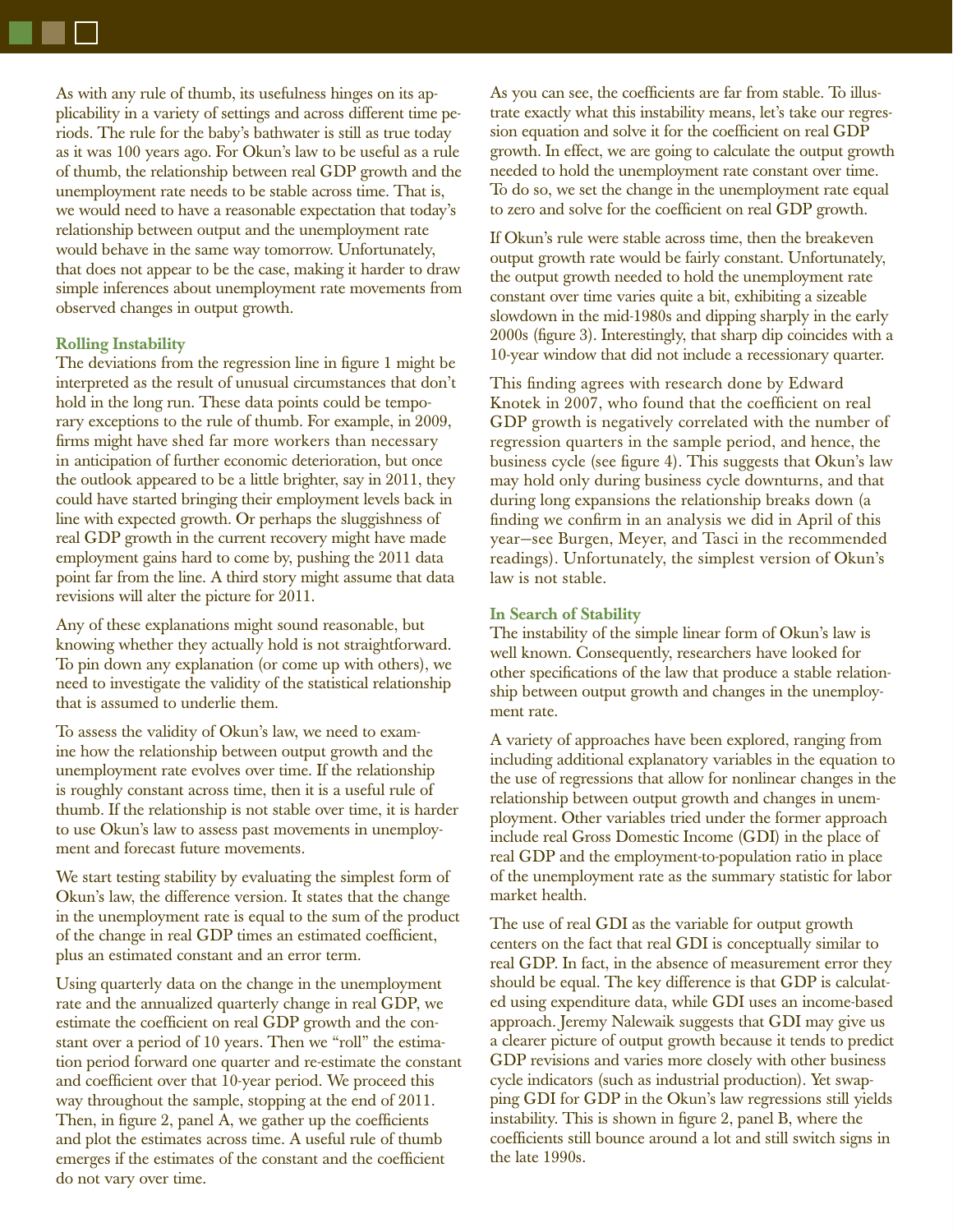



**Panel A. Unemployment rate and real GDP growth**

Note: Coefficients were calculated using 10-year rolling regressions with the form: Δ(unemployment rate) =  $\alpha$  + β × real GDP growth + error.





Note: Coefficients were calculated using 10-year rolling regressions with the form: Δ(unemployment rate) =  $\alpha + \beta \times$  real GDI growth + error.



**Panel C. Employment-to-population ratio and real GDP growth**

Note: Coefficients were calculated using 10-year rolling regressions with the form: Δ(employment-to-population ratio) =  $\alpha$  + β ×real GDP growth + error.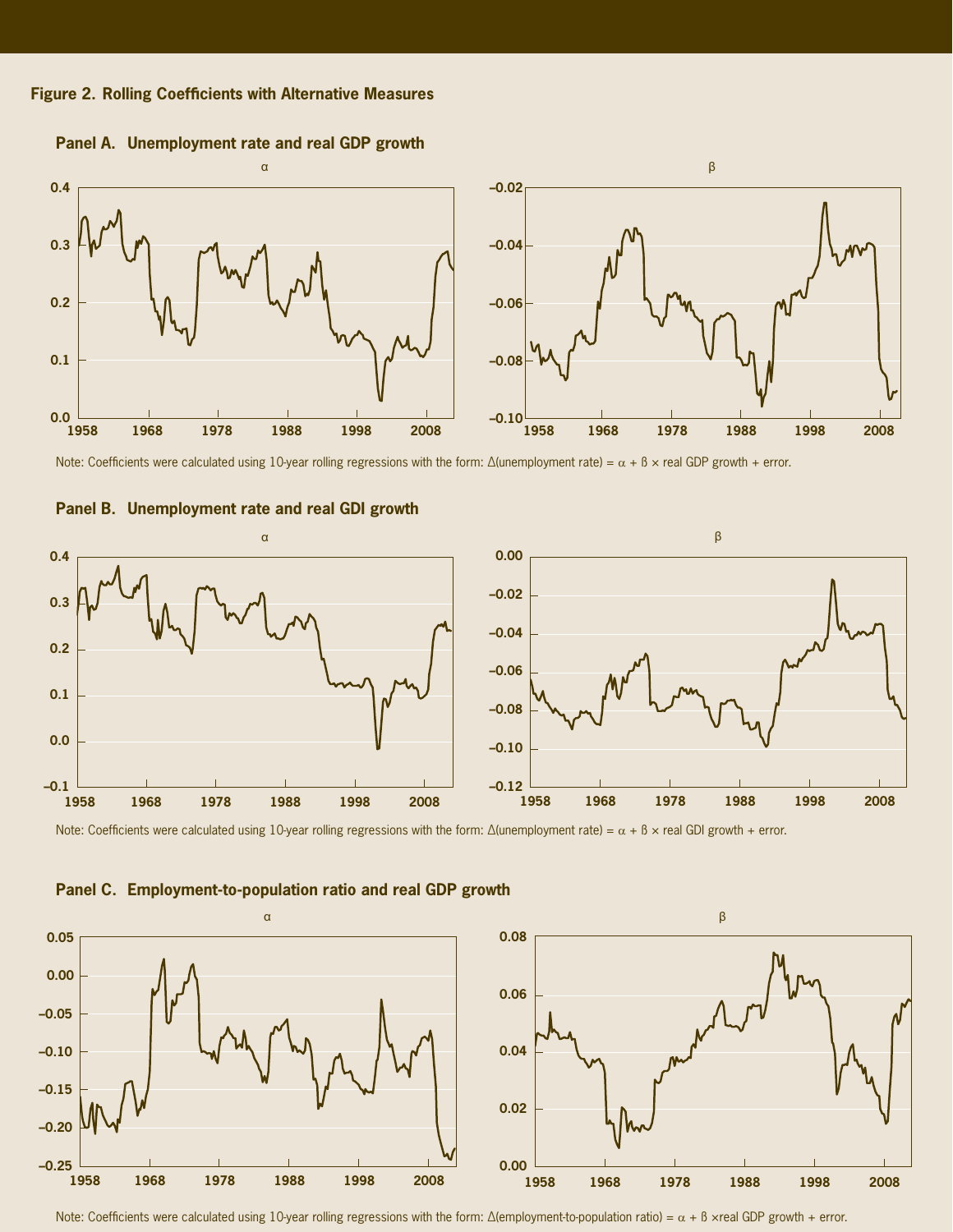One particular feature of the current recovery is that unemployment has been coming down rather quickly relative to the employment-to-population ratio—which hasn't improved much, if at all, since the end of the recession. This is mostly because labor force participation has been trending down significantly, even after the recession. Failure to account for shifting labor force participation in the simple version of Okun's law could be a source of the instability. In other words, the rather atypical behavior we have seen in Okun's law recently may be due to the unemployment rate being the wrong measure of labor market slack. It is for this reason that the employment-to-population ratio is sometimes used in Okun's law regressions as an alternative measure of labor market slack.

Unfortunately, the employment-to-population ratio yields a result similar to the unemployment rate (figure 2, panel C). The estimates of the coefficients still show substantial variability over time. In the end, the instability evident in all of these specifications of Okun's law—the simple formulation or the variations—suggests that none of them appears to correspond to what we actually see in the data.

The other approach to solving the instability problem is to adjust the regression so that it allows for nonlinear changes in the relationship between output growth and changes in unemployment over time. One way of doing this is to include lags of both the unemployment rate and real GDP growth in the regression. Edward Knotek performed this test as well, but the alteration did not produce a stable Okun's law relationship over time.

Another approach to allowing the regression to reflect a changing relationship between output growth and unemployment changes is based on the fact that these measures follow longer-run or structural trends, which change over time. Accounting for these trend changes may solve the instability problem.

The longer-run trend in real GDP growth is often referred to as "potential" GDP—the label indicates that the trend is thought of as a measure of how fast the U.S. economy could grow, given its underlying structural productivity growth and population growth. The difference between how fast output is actually growing and how fast it could grow is commonly referred to as the output "gap." The idea is that when output is growing below its potential pace, a gap opens up, which should put upward pressure on the unemployment rate (and vice versa).

Similarly, the unemployment rate is thought to have a slowmoving trend, so that an economy running at its potential would still have some unemployment, reflecting normal job churning. This trend unemployment rate is sometimes referred to as the "natural" rate of unemployment or the NAIRU (nonaccelerating inflation rate of unemployment). As the economy moves through a cycle of expansions and contractions around its potential, actual unemployment fluctuates around its own trend too.





Notes: Okun's breakeven GDP growth rate can be interpreted as the GDP growth "needed" to hold the unemployment rate constant. It was extracted from 10-year rolling regressions with the form: Δ(unemployment rate) =  $\alpha$  +β  $\times$  real GDP growth + error.



**Figure 4. Okun's Law and the Business Cycle**

Note: Okun's coefficient was extracted from 10-year rolling regressions with the form:  $\Delta$ (unemployment rate) =  $\alpha$  +  $\beta$  ×real GDP growth + error.



#### **Figure 5. Rolling Coefficient on Okun's Gap**

Note: Coefficients were calculated using 10-year rolling regressions with the form: Unemployment gap =  $\beta \times GDP$  gap + error.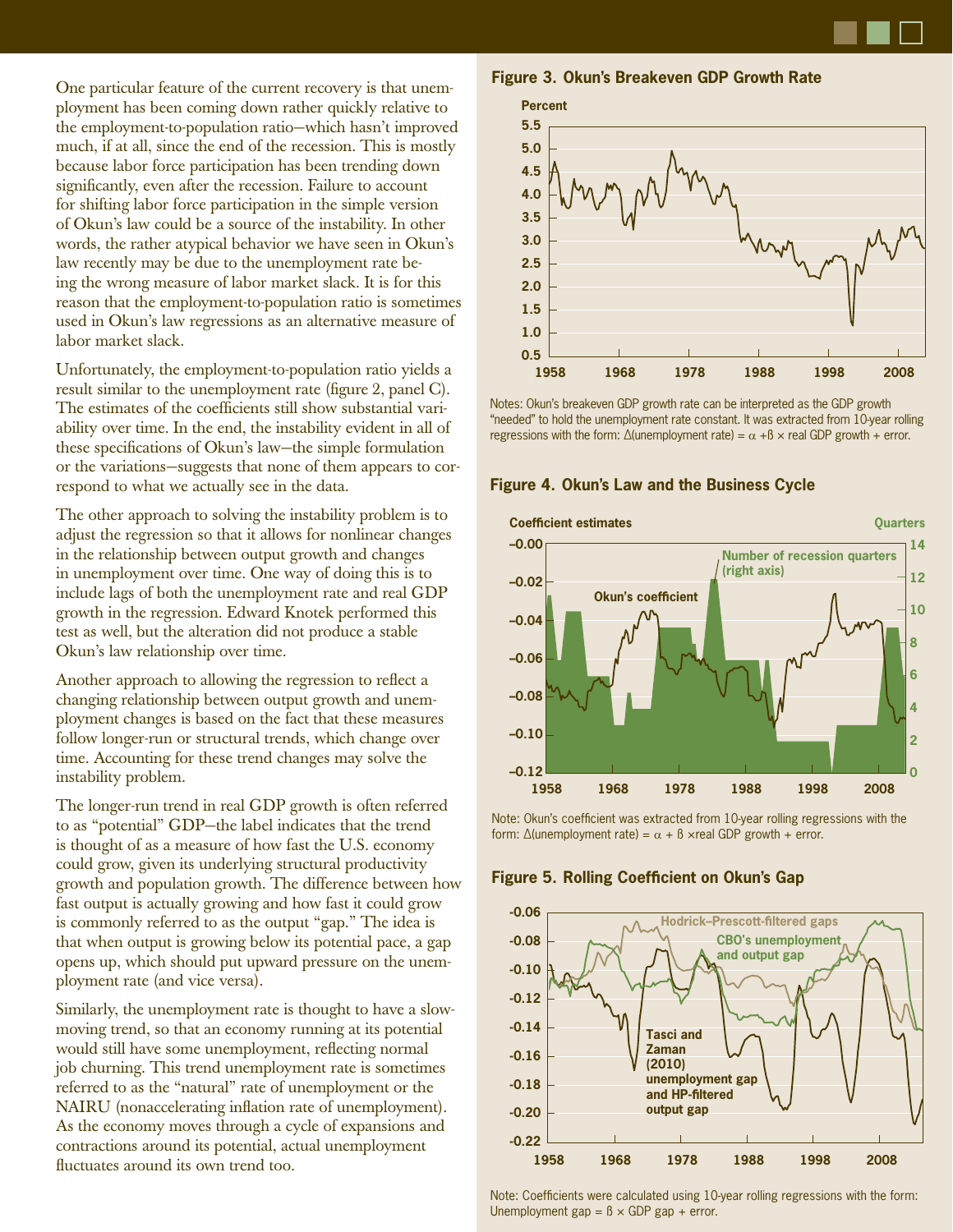Using a version of the regression that incorporates these gaps allows for changes in trend output and the trend unemployment rate, which may stabilize the regression coefficients. This line of reasoning implicitly argues that a robust relationship between output and unemployment exists—not between observed output growth and unemployment changes but between the gaps in both. Unfortunately, potential GDP and the natural unemployment rate are unobservable. Economists can only make educated guesses as to what these trends (and therefore the gaps) actually are.

So, while Okun's relationship may become more stable, it becomes harder to interpret and more nuanced. Instead of uncovering the elasticity of output growth relative to the change in the unemployment rate, the gap version relates a deviation from trend output growth to the unemployment gap. That is to say, if output falls below potential then the unemployment rate will rise above its natural rate. If the coefficient on the output gap is constant when we roll our estimation period across time, then we'll have a stable version of Okun's law.

In recognition that gaps are hard to uncover we try a few different estimates: The Congressional Budget Office's (CBO) estimate of the unemployment and output gaps, gaps created by detrending the observed data (using a Hodrick-Prescott filter), and a measure of the trend in the unemployment rate that takes into account the underlying labor market churn over time (Tasci and Zaman 2010). The coefficient that relates the output gap to the unemployment gap is plotted for each estimate in figure 5.

Unfortunately, these coefficients also suggest that Okun's law is still unstable after incorporating information on the gaps. Moreover, the unobserved nature of the true potential GDP or the natural rate of unemployment makes matters worse. While the coefficients for these specifications never change signs over any given sample period, they do vary substantially over time and by the type of gap measure that we use.

#### **Conclusion**

We have shown that the simple rule of thumb dubbed Okun's law is not stable over time. Given this instability, we judge that it's not an appropriate rule of thumb. The adjustments to the basic form of Okun's law that we investigated did not stabilize the relationship, and they just added complexity (an undesirable property for a rule of thumb).

There are many reasons why one should expect to see a dynamically changing relationship between output growth and changes in labor market slack. For instance, if one agrees with the idea that unemployment even in good times cannot go down to zero because of normal labor market churn, then there is no reason to expect a significant decline from this level in the unemployment rate as the economy experiences a long stretch of expansion. Figure 4 above confirms this point.

It would be folly to argue that there is no relationship between output growth and the unemployment rate. Unfortunately (for households and policymakers alike), fluctuations in the macroeconomy are more complicated than the simple linear relationship implied by most forms of Okun's law. As far as we're concerned, if a rule of thumb has a lot of exceptions, it's not much of a rule.

#### **Recommended Reading**

"How Useful Is Okun's Law?" Edward Knotek, 2007. Federal Reserve Bank of Kansas City, *Economic Review*, no. Q IV, pages 73–103.

"An Elusive Relation between Unemployment and GDP Growth: Okun's Law," by Emily Burgen, Brent Meyer, and Murat Tasci, Federal Reserve Bank of Cleveland, *Economic Trends*, 2012.

"Estimating Probabilities of Recession in Real Time Using GDP and GDI," Jeremy J. Nalewaik, 2007. Board of Governors of the Federal Reserve System, Finance and Economics Discussion Series no. 2007-07.

"Unemployment after the Recession: A New Natural Rate?" by Murat Tasci and Saeed Zaman, 2010. Federal Reserve Bank of Cleveland, *Economic Commentary*.